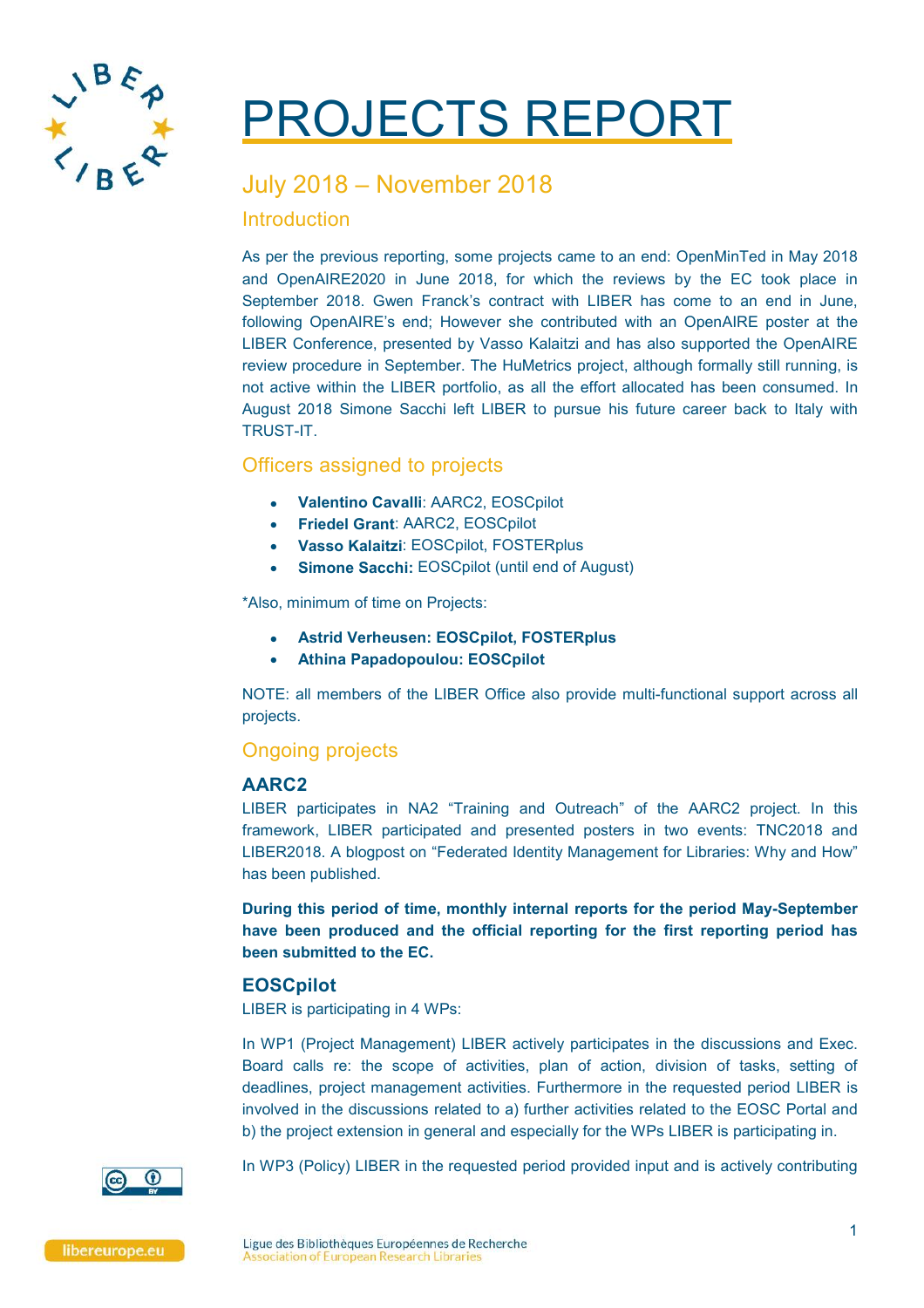

to the creation of the WP3 series of surveys. Also, acting as a liaison between WP3 and WP7, LIBER is working on organising a shared webinar based on the work done by WP3 on Ethics.

After successfully contributing to the deliverable D7.3 Skills and Capability Framework on data stewardship skill evaluation and mapping of competencies to capabilities, LIBER has been working on the WP7 survey "EOSCpilot Framework for FAIR Data Stewardship Skills in Open Science and Scholarship - Open Consultation" and activities related to the Stakeholder Forum 2018.

LIBER is co-leading WP8 (Engagement and Communication), sharing responsibility in coordinating the scope of activities, plan of action, division of tasks and setting of deadlines within the work package. Some of the key activities in the period of July 2018 to date were the following:

- Drafting, planning and coordination of workshops and events (Funders and intermediaries workshop during LIBER2018 and follow up with the participants with a view to produce a vision statement, discussion/investigation of further workshop possibilities)
- Participation, engagement, communication and dissemination activities that are horizontal to the project's activities, including production of videos related to workshops, blogposts and social media
- Engagement activities through the LIBER network, LIBER channels and social media; actively promoting the project's news via targeted communication activities by creating content (blogposts, videos, social media posts) on both LIBER's and the project's communication channels.
- Overview of the projects engagement activities in general and assessment of the KPIs set in the first year of the project and revised during the second year of the project.
- Activities related to the preparation and promotion of the Stakeholder Forum 2018

**During this period of time, quarterly internal reports have been produced and the work LIBER is doing has been revisited with a view to allocate more resources for the current duration of the project, but also for the aforementioned extension period.**

#### **FOSTER Plus**

The main goal of the project is to improve the skills of researchers and other stakeholders, that are necessary for the practical implementation of open science. LIBER is involved in two Work Packages, one on training (WP3) and one on advocacy (WP5). Apart from the general participation in activities of these WPs, LIBER is leading Tasks 3.3 and 5.2:

Task 3.3 Open Science Trainer Bootcamp & Network is led by LIBE. The goal of the task is to support the building and sustainability of Open Science training capacity across the whole Europe, which was launched by the Open Science Trainer Bootcamp, in order to convene a cohort of trainers to be the founding members of the FOSTER Trainer Network with a high multiplier potential and equip them to deliver FOSTER training modules to groups within their institution/regions/disciplines. These activities will inform D3.3 which is the Report on Impact and Sustainability on Trainer Network (M24). In the requested period this task focused on the wrapping up of the Bootcamp (communication with the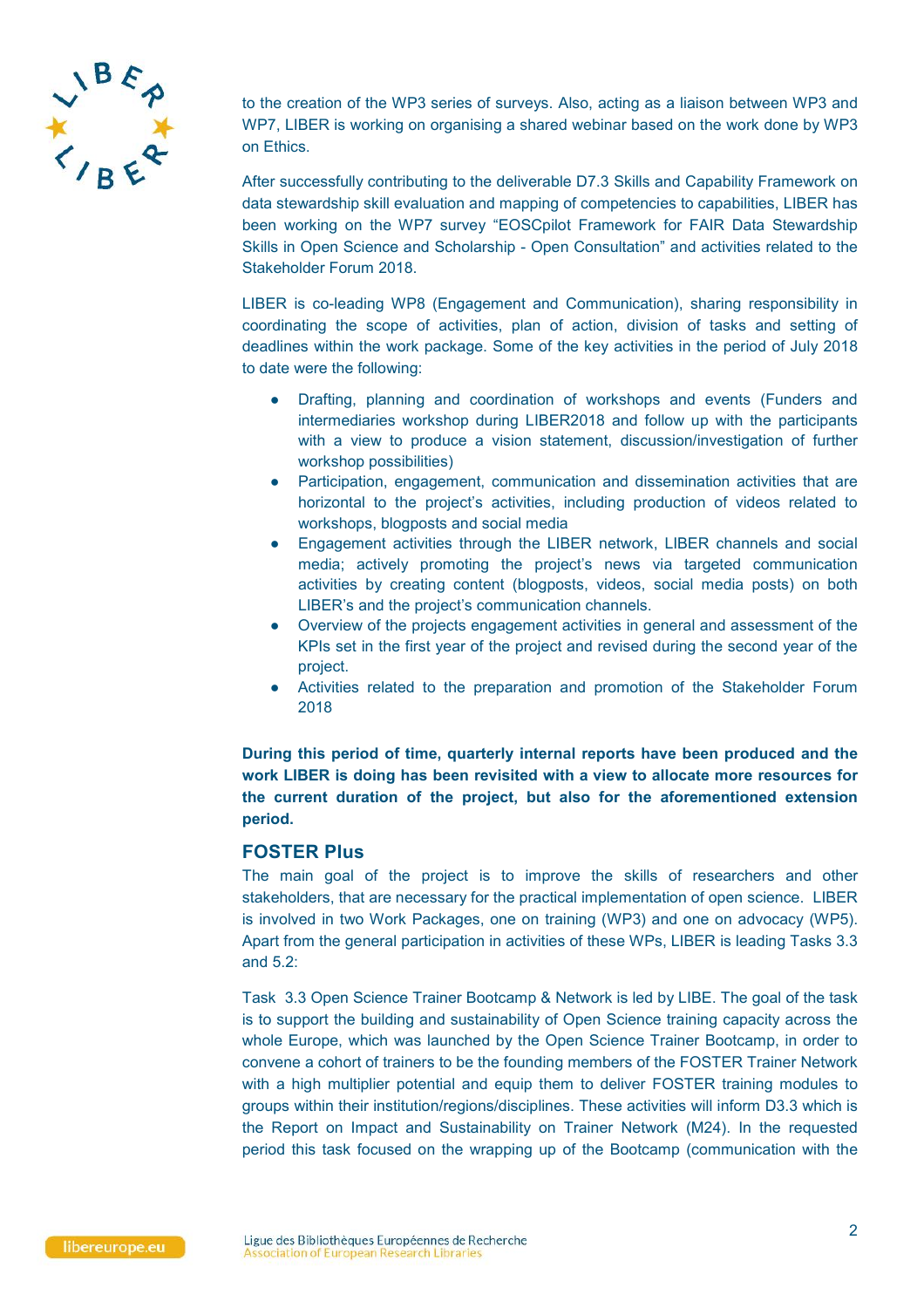

participants regarding the reimbursement and invoice payment procedure), as well as further activities towards the integration of the Open Science Trainers into the FOSTER Trainer Network.

Task 5.2 Trainers Network and Community engagement is led by LIBER. The goal of the task is to consolidate, expand and moderate a directory and forum of trainers on Open Science topics and strengthen the engagement with relevant disciplinary training efforts. Included elements and activities are the expansion and maintenance of a calendar and speakers' directory, the Open Science advocacy toolkit, stimulating bootcamp participants to use the portal and identifying Open Science conferences and events. Within this period of time the toolkit has been finalised and an ongoing major activity is populating the Trainers directory. Furthermore, opportunities for further engagement have been identified, such us collaboration of Open Science trainers and other members of the community in translating the Open Science Training Handbook, as well as a targeted workshop, the joint FOSTER & LIBER Working Group for Digital Skills for Library staff and researchers workshop during the Annual LIBER Conference and the respective promotion activities before the workshop, but also the dissemination of results after the Conference with a dedicated blogpost and video.

**Within the requested period, LIBER provided the narrative for these two tasks and the financial reporting for LIBER for the project's internal reporting. Furthermore, the official reporting for the first reporting period has been submitted to the EC.**

#### **HuMetricsHSS**

The HuMetricsHSS project is coming to an end in December 2018 with the final workshop coming up in November 2018.

**LIBER has already covered the effort allocated and provided the respective reporting to the coordinator.** 

#### **OpenAIRE2020**

After the end of the Project, LIBER wrapped up and provided financial reporting, but also input to a successful review that took place in Brussels in September.

#### **OpenMinTeD**

After the end of the Project, LIBER wrapped up and provided financial reporting, but also input to a successful review that took place in Brussels in September.

#### **SSHOC**

The proposal for the Social Science and Humanities Open Clod (SSHOC) , in response to the call INFRAEOSC-04-2018 has been accepted and the project is expected to start in January 2019. The project will build and enhance a coordinated cluster of the Social Science and Humanities European Research Infrastructure Consortia (ERICs) in the context of EOSC. LIBER will lead engagement and training and participate in the governance of the cluster.

#### **Project proposals**

LIBER has been actively working with partners across Europe and beyond to investigate opportunities for new projects to add to the LIBER portfolio:

• LEARN2 - With various partners from the LEARN project we are working on a project proposal with the working name LEARNII. The project coordinator is UCL London. 'LEARN2' offers a tool to measure levels of compliance with Open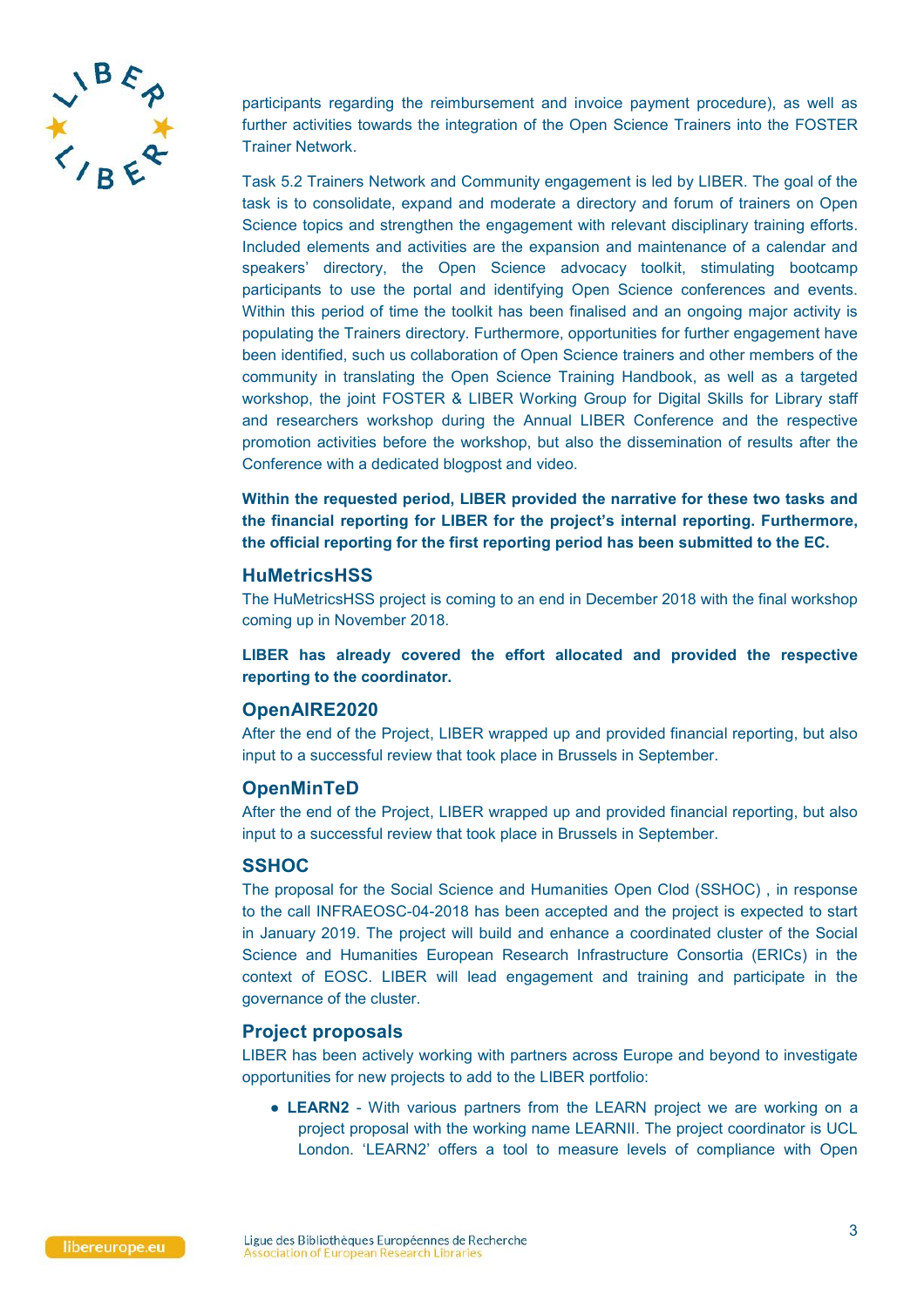

Science principles and practice and develops an Open Science fellowship to support the embedding of Open Science and its various dimensions in policies and practices as a way of changing culture. We are currently looking for partners worldwide and for the right call to submit this project proposal. Should the proposal be submitted and accepted, LIBER will lead the work package related to Dissemination Engagement and Training.

- **INFRAEOSC-05-2018-2019** LIBER has been approached to participate in a consortium and project proposal related to the call INFRAEOSC-05-2018-2019 – sub-topic b, re: Support to the EOSC governance. Should the proposal be submitted and accepted, LIBER will lead the work package related to Communication, Engagement and Training and will participate in WPs related to Landscape analysis & Needs Assessment and Collaboration & Interoperability.
- **EOSC-Gov -** This project proposal was submitted in June 2018. EOSC-Gov will: 1) form the Secretariat General who will provide the necessary activities to support the work of the EOSC governance layers built with mechanisms to ensure accountability and transparency; 2) create, support and coordinate the Stakeholders Forum that will act as bottom-up inclusive engagement platform supporting consultation from the executive and institutional layers; 3) define and implement the most suitable EOSC legal entity structure leading to sustainable operations; and 4) provide a coordination framework for the engagement with EOSC-related initiatives and projects. The proposed Secretariat General will work in consultation with the governance bodies and directly report to the executive layer. It will be announced in October 2018 whether this proposal will be accepted. Should the proposal be submitted and accepted, LIBER will lead the work package Communication, Dissemination and Engagement.
- **Open Research Europe (ORE)** This project proposal was submitted in May 2018. This project is to deliver the European Commission Open Research Publishing Platform (tentatively named 'Open Research Europe'). It will be announced in October 2018 whether this proposal will be accepted. Should the proposal be submitted and accepted, LIBER will be involved in the outreach and communication of the platform.

**Progress in implementation of the strategy (Describe the progress and indicate by means of an emocion whether the status is "green" (progress is good), "yellow" (there is a small deviation from expectation), or "red" (there is a large deviation from expectation). If "red", please explain the status.)**

**Below, all planned Roadmap activities are listed in order of priority. In the case of low priority activities, progress should only be reported if appropriate.**

| <b>Action area</b>                  | <b>Planned</b><br><b>Activities</b>                         | <b>Planned Impact</b>                                                                                                                         | <b>Progress</b> | <b>Status</b>              |
|-------------------------------------|-------------------------------------------------------------|-----------------------------------------------------------------------------------------------------------------------------------------------|-----------------|----------------------------|
| Copyright &<br><b>Legal Matters</b> | Advocate for<br>research<br>friendly<br>copyright<br>reform | - Interests groups<br>are involved in the<br>process of<br>advocacy<br>- LIBER point of<br>view is taken into<br>account in EC<br>discussions |                 | $\bigcirc$ / $\bigcirc$ /8 |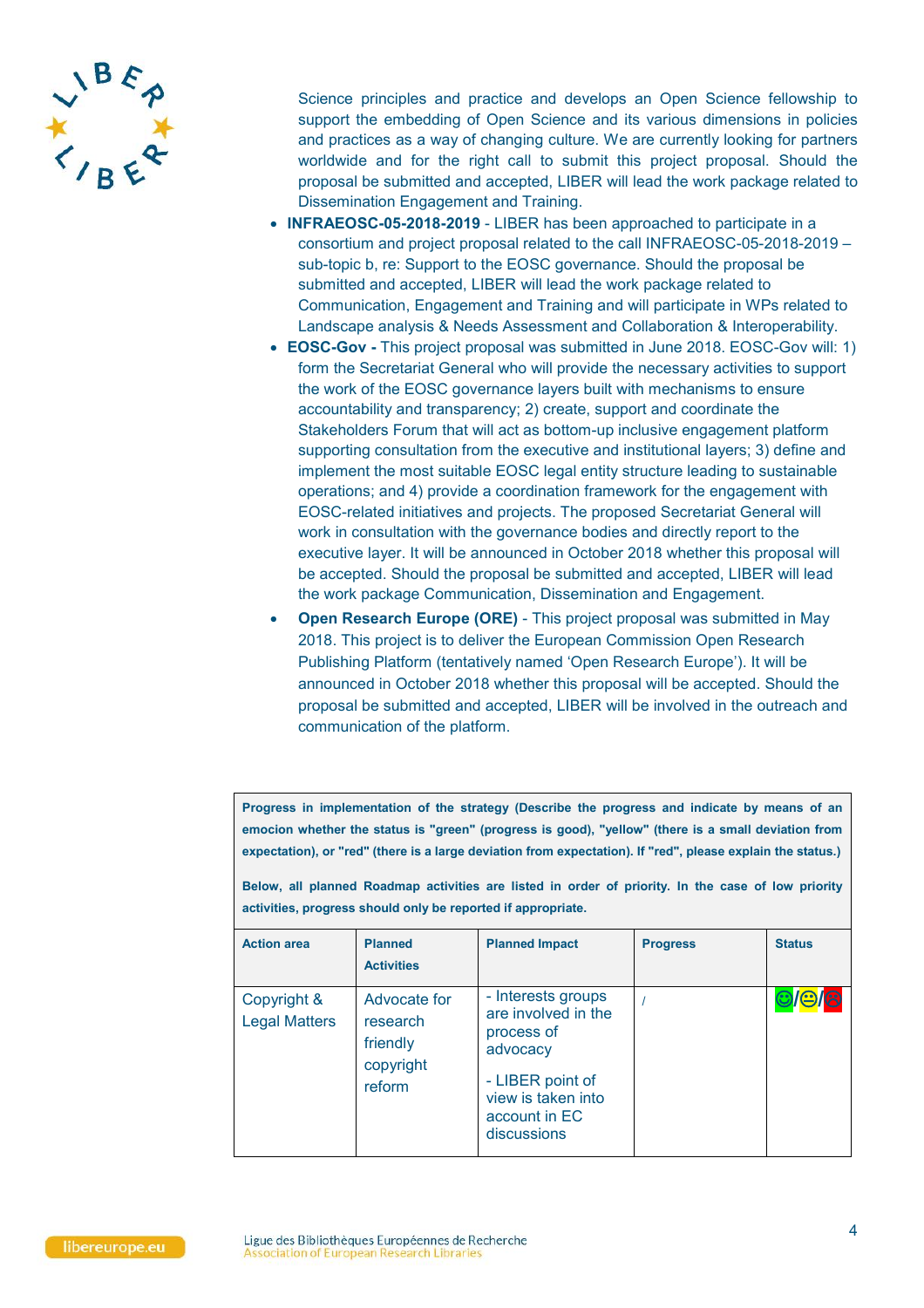

| Copyright &<br><b>Legal Matters</b>        | Guidance on<br>implementation<br>of new legal<br>measures<br>(copyright,<br>DPR)                                                                                          | - Guidance is well<br>advertised<br>- Copyright<br>workshop for<br>professionals to<br>learn and share<br>about legal matters                                                                    | $\prime$                                                                                                                                                                                              | 9/9                              |
|--------------------------------------------|---------------------------------------------------------------------------------------------------------------------------------------------------------------------------|--------------------------------------------------------------------------------------------------------------------------------------------------------------------------------------------------|-------------------------------------------------------------------------------------------------------------------------------------------------------------------------------------------------------|----------------------------------|
| Copyright &<br><b>Legal Matters</b>        | <b>Build capacity</b><br>to support<br>researchers on<br>copyright and<br>legal matters                                                                                   | - Researchers are<br>informed<br>- LIBER provides<br>Copyright workshop<br>for professionals to<br>learn and share<br>about legal matters<br>- LIBER provides<br>workshops on data<br>protection | $\prime$                                                                                                                                                                                              | $\bigcirc$ $\bigcirc$ $\bigcirc$ |
| Open access<br>to research<br>publications | Advocate for<br><b>OA policies</b><br>and mandates                                                                                                                        | - OA policies in<br>place that promote<br>sustainable OA                                                                                                                                         | Upon<br>OpenAIRE<br>project's end, any<br>project-related<br>activity<br>advocacy<br>related<br><b>OA</b><br>to<br>principles is linked to<br>FOSTER Plus work,<br>also<br>linking<br>to<br>OpenAIRE. | $\bm{\odot}$                     |
| Innovative<br><b>Metrics</b>               | Advocate for<br>open metrics                                                                                                                                              | - LIBER point of<br>view is taken in<br>account in EC<br>discussions                                                                                                                             |                                                                                                                                                                                                       | ©/©/8                            |
| Innovative<br><b>Metrics</b>               | -Provide<br>guidance on<br>how to support<br>metrics<br>- Organize<br><b>LIBER</b><br>workshop on<br>new metrics<br>and how to<br>implement<br>them in LIBER<br>libraries | - LIBER members<br>have an overview<br>about new available<br>metrics                                                                                                                            | $\prime$                                                                                                                                                                                              | <b>©/e/8</b>                     |
| Innovative<br><b>Metrics</b>               | <b>Explore new</b><br>metrics                                                                                                                                             | - LIBER supports<br>one or two new<br>metrics through<br>workshops                                                                                                                               | $\prime$                                                                                                                                                                                              |                                  |
| Open access<br>to research                 | <b>Facilitate</b><br>exchange of                                                                                                                                          | - Move towards<br>sustainable OA                                                                                                                                                                 | Input can be taken<br>by work in FOSTER                                                                                                                                                               | $\bm{\Theta}$                    |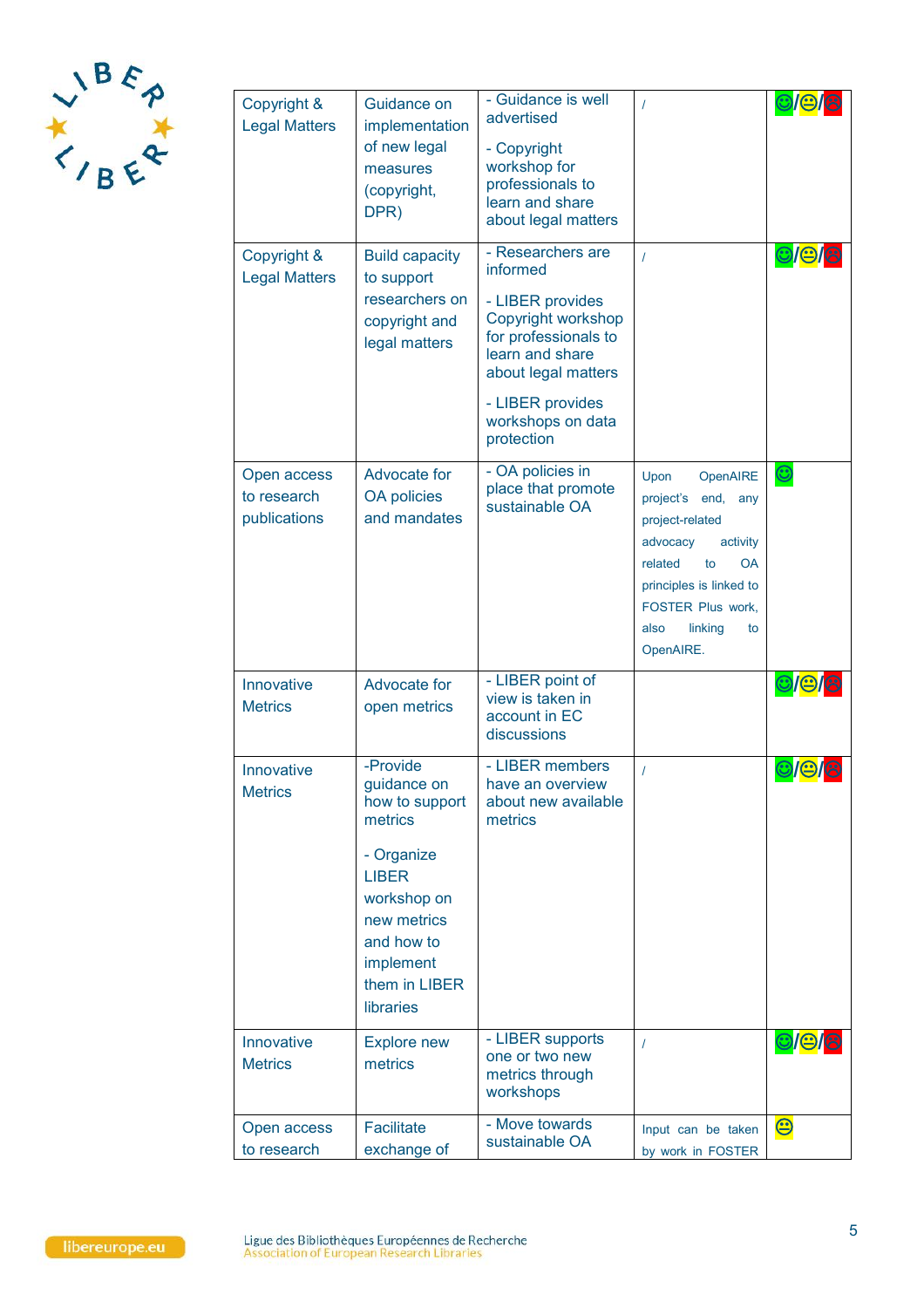

| publications                               | best practice in<br>licencing<br>negotiation for<br>off-setting.                                                                                                                                                                                                                                                                                      | business models<br>- Sustainable<br>business models<br>are the default                     | plus (Open Science<br>Training<br>Handbook<br>and<br>engagement<br>activities)                                                                                                                                                                                                                                                                                                                                                                                                                                             |                       |
|--------------------------------------------|-------------------------------------------------------------------------------------------------------------------------------------------------------------------------------------------------------------------------------------------------------------------------------------------------------------------------------------------------------|--------------------------------------------------------------------------------------------|----------------------------------------------------------------------------------------------------------------------------------------------------------------------------------------------------------------------------------------------------------------------------------------------------------------------------------------------------------------------------------------------------------------------------------------------------------------------------------------------------------------------------|-----------------------|
| Open access<br>to research<br>publications | Promote and<br>develop<br>repositories<br>services                                                                                                                                                                                                                                                                                                    | - LIBER libraries<br>systematically<br>implement services<br>and workflow to<br>support OA | OpenAIRE<br>Upon<br>project's end,<br>any<br>project-related<br>advocacy<br>activity<br>related<br>to<br><b>OA</b><br>principles is linked to<br>FOSTER Plus work,<br>linking<br>also<br>to<br>OpenAIRE.                                                                                                                                                                                                                                                                                                                   | $\bm{\odot}$          |
| Innovative<br>Peer review                  | Investigate<br>landscape and<br>role of libraries                                                                                                                                                                                                                                                                                                     | - LIBER members<br>have an overview of<br>ongoing initiatives<br>in the field              | Input can be taken<br>by work in FOSTER<br>plus (Open Science<br>Training Handbook<br>engagement<br>and<br>activities)                                                                                                                                                                                                                                                                                                                                                                                                     | $\bm{\Theta}$         |
| <b>Citizen</b><br><b>Science</b>           | - Citizen<br><b>Science</b><br>enthusiasts are<br>informed of<br>library support<br>- Overview on<br><b>Citizen</b><br><b>Science</b><br>actions going<br>on in Europe is<br>available to<br><b>LIBER</b><br>members<br>- LIBER<br>organizes a<br>Workshop<br>"Citizen<br>Science"<br>where<br>members can<br>discuss the<br>most valuable<br>actions | Grow the role of<br>libraries in<br>supporting Citizen<br><b>Science</b>                   | <b>LIBER</b><br>been<br>has<br>working<br>the<br>on<br>project<br>proposal<br><b>LEARNII</b><br>with<br>partners in Europe<br>beyond<br>and<br>on<br>supporting a better<br>uptake<br>of<br>Open<br>Science policies at<br>academic institutions<br>and its measuring<br>through a maturity<br>model, project that<br>includes<br>also<br>a<br>prominent<br>Citizen<br>Science component<br>citizen<br>where<br>scientists are seen<br>as core stakeholder<br>in promoting Open<br>Science<br>practices<br>within society. | $\bm{\mathbb{\odot}}$ |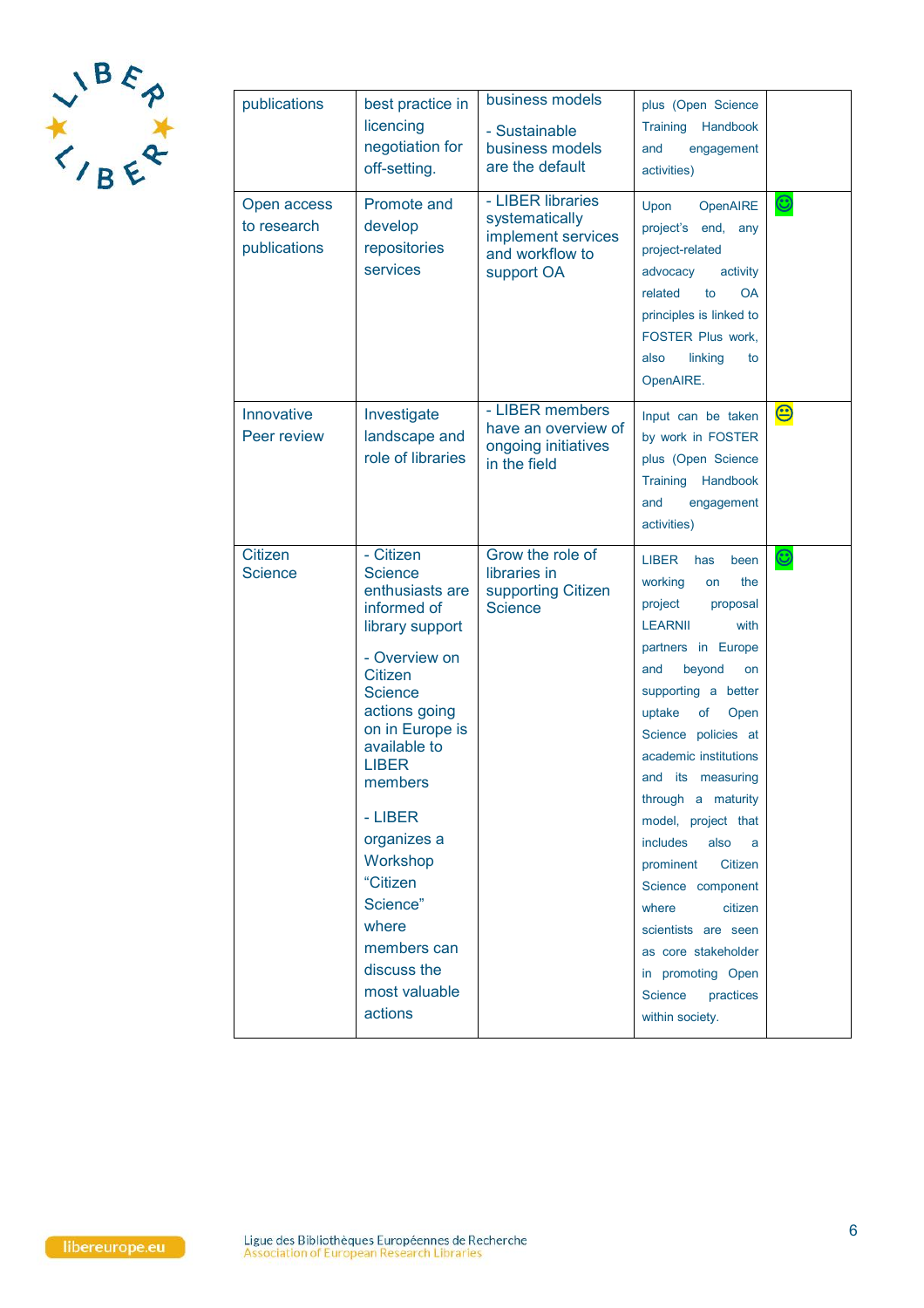

| Text and data<br>mining                                   | Develop best<br>practice in<br>supporting<br>TDM e.g.<br>licencing,<br>tools, data<br>storage,<br>visualisation                                          | - Libraries are able<br>to offer services to<br>researchers<br>- A best practice<br>sheet is available<br>for LIBER members<br>on the LIBER<br>Webpage<br>- LIBER libraries<br>have the skills to<br>support researchers<br>in TDM                            | No further activity<br>following the end of<br>OpenMinTeD                                                                                                                                                                                                                   | $\bm{\mathbb{O}}$                    |
|-----------------------------------------------------------|----------------------------------------------------------------------------------------------------------------------------------------------------------|---------------------------------------------------------------------------------------------------------------------------------------------------------------------------------------------------------------------------------------------------------------|-----------------------------------------------------------------------------------------------------------------------------------------------------------------------------------------------------------------------------------------------------------------------------|--------------------------------------|
| Digital cultural<br>heritage and<br>digital<br>humanities | Partner with<br>digital scholars<br>(can be done<br>through LIBER<br><b>WG + DARIAH</b><br>and CLARIN)                                                   | - Additional value of<br>librarians is<br>acknowledged by<br>scholars<br>- LIBER Website<br>displays a fact<br>sheet "how to<br>partner with digital<br>scholars"<br>- LIBER<br>collaborates at<br>practical level with<br><b>DARIAH</b> and<br><b>CLARIN</b> | Via<br>SSHOC,<br>the<br><b>SSH</b><br>cluster<br>of<br>ERICs in Europe in<br>support of<br>Social<br><b>Science</b><br>and<br><b>Humanities</b><br>Research,<br><b>LIBER</b><br>represents<br>the<br>library<br>perspective<br>and forms part of the<br>cluster governance. | $\bm{\mathbb{C}}$                    |
| Changing the<br>service<br>development<br>philosophy      | <b>Sharing best</b><br>practice on<br>development<br>of software<br>and systems<br>with user<br>engagement to<br>build the best<br>solutions for<br>them | - LIBER members<br>know agile<br>development and<br>have examples how<br>to enhance user<br>engagement.                                                                                                                                                       | $\prime$                                                                                                                                                                                                                                                                    | $\bigcirc$ $\bigcirc$ $\bigcirc$     |
| Information<br><b>Ethics</b>                              | Explore role of<br>library in<br>information<br>ethics and<br>Responsible<br>Research &<br>Innovation                                                    | - There are clear<br>aims in role of the<br>library in the<br>information ethics<br>- LIBER Website<br>provides a fact<br>sheet about<br>information ethics<br>for LIBER members                                                                              | LIBER is<br>actively<br>contributing<br>in the<br><b>EOSCpilot project on</b><br>a deliverable around<br>skills and capabilities<br>that will take into<br>account<br>also<br><b>Research</b><br><b>Information Ethics.</b>                                                 | $\bm{\mathbb{C}}$                    |
| Digital cultural<br>heritage and<br>digital               | Spread best<br>practice in<br>managing<br>digital<br>humanities                                                                                          | - Evidence based<br>feedback of best<br>practice usage<br>- LIBER workshop                                                                                                                                                                                    |                                                                                                                                                                                                                                                                             | $\bigcirc$ / $\bigcirc$ / $\bigcirc$ |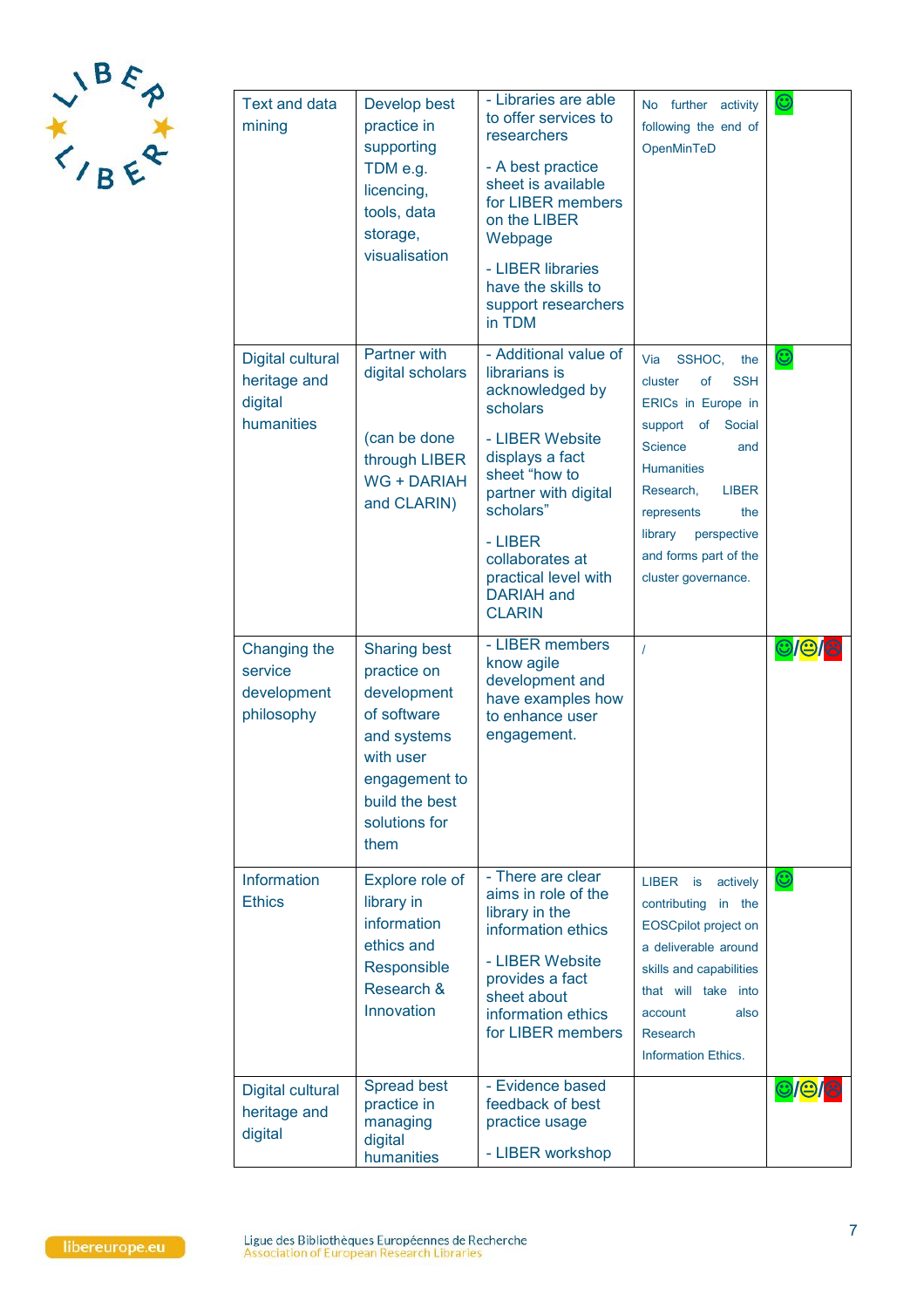

| humanities                                                                              | content<br>(can be done<br>by LIBER<br>workshop on<br><b>Digital</b><br>Humanities) | "Digital humanities"<br>produces a best<br>practice list<br>available on LIBER<br>Website                                                 |                                                                                                                                                                                                                                                                                                                                                                                                                                                                                                                                                                                                                                                                                                                                                                                      |                                   |
|-----------------------------------------------------------------------------------------|-------------------------------------------------------------------------------------|-------------------------------------------------------------------------------------------------------------------------------------------|--------------------------------------------------------------------------------------------------------------------------------------------------------------------------------------------------------------------------------------------------------------------------------------------------------------------------------------------------------------------------------------------------------------------------------------------------------------------------------------------------------------------------------------------------------------------------------------------------------------------------------------------------------------------------------------------------------------------------------------------------------------------------------------|-----------------------------------|
| <b>Diversifying</b><br>digital skills of<br>library staff<br>members and<br>researchers | Develop skills<br>profiles                                                          | - Librarians are<br>informed about<br>options to improve<br>their skills profile.<br>- New profiles are<br>available on LIBER<br>website. | LIBER, through the<br>EOSCpilot project is<br>working<br>on<br>a<br>framework for the<br>skills and capabilities<br>required<br>to<br>effectively<br>engage<br>and participate in the<br>European<br>Open<br>Science Cloud and<br>Science<br>Open<br>in<br>general that can help<br>identifying<br>libraries<br>and defining<br>new<br>professional roles in<br>of<br>support<br>their<br>researchers<br>and<br>assess their skills<br>and capabilities in<br>the area. We are<br>currently working on<br>a link between the<br>project<br>the<br>and<br>Digital Skills LIBER<br>WG and a webinar<br>later this year<br>Furthermore,<br>FOSTER plus and<br>Digital Skills<br><b>WG</b><br>organised<br>a<br>successful workshop<br>the<br><b>LIBER</b><br>at<br>Conference in Lille. | $\odot$                           |
| Digital cultural<br>heritage and<br>digital<br>humanities                               | Promote the<br>role of libraries<br>in digital<br>humanities<br>(can be done        | - Additional value of<br>librarians is<br>acknowledged by<br>scholars<br>- LIBER Website<br>displays a fact<br>sheet "how to              | $\overline{I}$                                                                                                                                                                                                                                                                                                                                                                                                                                                                                                                                                                                                                                                                                                                                                                       | $  \mathbb{C}  $ ප $  \mathbb{C}$ |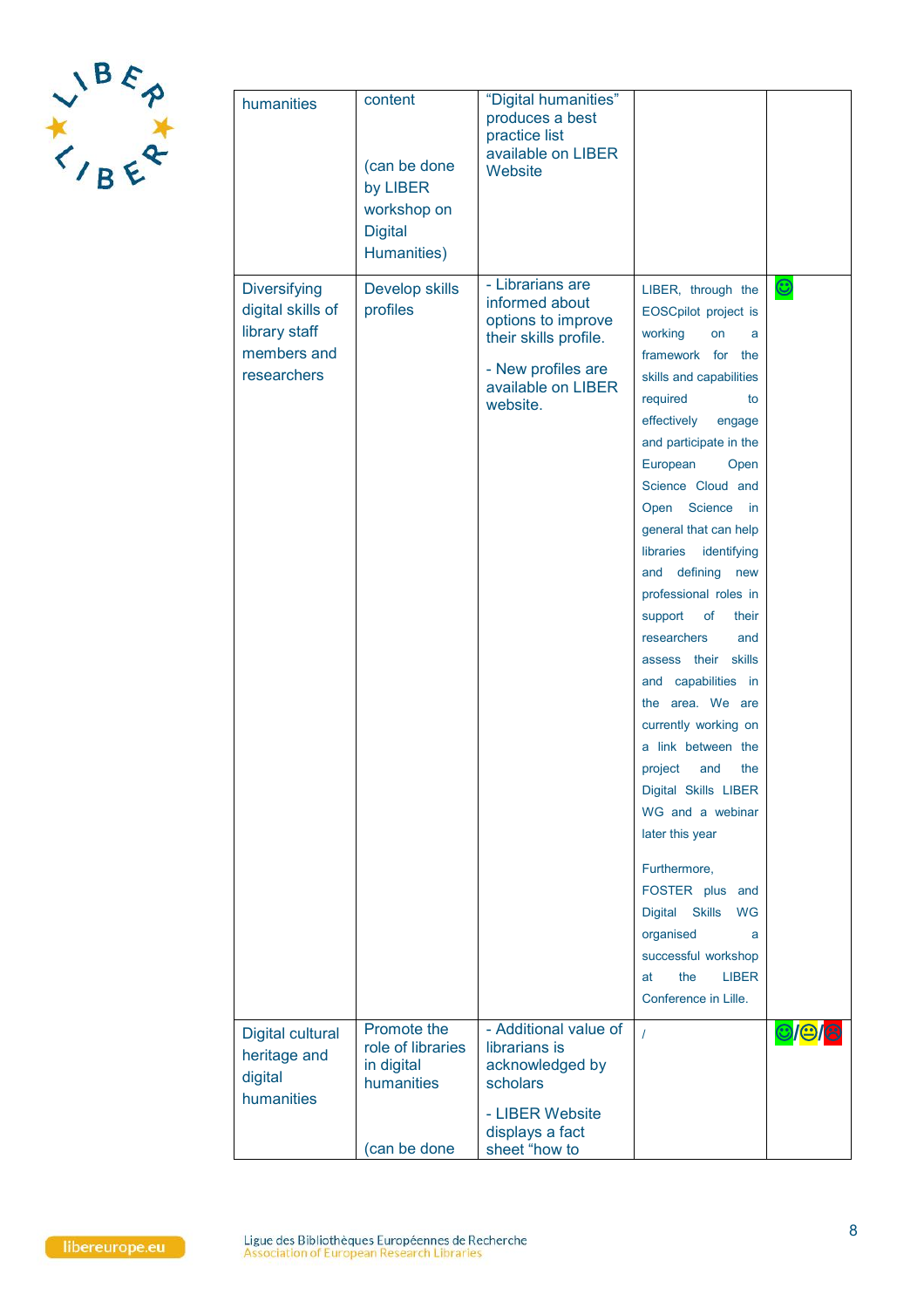

|                                                                                         | through LIBER<br><b>WG + DARIAH</b><br>and CLARIN)         | partner with digital<br>scholars"                                                                                                                                                                             |                                                                                                                                                                                                                                                                                                                                                                                                                                            |                       |
|-----------------------------------------------------------------------------------------|------------------------------------------------------------|---------------------------------------------------------------------------------------------------------------------------------------------------------------------------------------------------------------|--------------------------------------------------------------------------------------------------------------------------------------------------------------------------------------------------------------------------------------------------------------------------------------------------------------------------------------------------------------------------------------------------------------------------------------------|-----------------------|
| <b>Diversifying</b><br>digital skills of<br>library staff<br>members and<br>researchers | <b>Build capacity</b><br>to support<br>digital activities  | - LIBER leadership<br>programme takes<br>this field into<br>account in the<br>programme<br>- Digital skills are<br>embedded in the<br>work programmes<br>of LIBER working<br>groups                           | $\overline{1}$                                                                                                                                                                                                                                                                                                                                                                                                                             | <u> ଆକା</u>           |
| <b>Diversifying</b><br>digital skills of<br>library staff<br>members and<br>researchers | <b>Identify digital</b><br>skills needed<br>by researchers | - Librarians are<br>ready to offer<br>courses to improve<br>digital skills.<br>- List of skills is<br>provided on LIBER<br>Website to support<br><b>LIBER libraries in</b><br>their support to<br>researchers | Input for this activity<br>can be taken from<br><b>of</b><br>the<br>work<br>EOSCpilot,<br><b>FOSTERplus</b><br>and<br>AARC2 - We are<br>currently working on<br>a link between the<br>the<br>project<br>and<br>Digital Skills LIBER<br>WG and a webinar<br>later this year<br>Furthermore,<br>FOSTER plus and<br>Digital Skills<br><b>WG</b><br>organised<br>a<br>successful workshop<br><b>LIBER</b><br>at<br>the<br>Conference in Lille. | $\mathbf{\copyright}$ |
| Research data<br>management                                                             | <b>Build capacity</b>                                      | - LIBER members<br>know the available<br>capacities<br>- Skills have<br>improved at LIBER<br>libraries and they<br>have the skills to<br>support researchers                                                  | $\prime$                                                                                                                                                                                                                                                                                                                                                                                                                                   |                       |
| Research data<br>management                                                             | <b>Support</b><br>development<br>of FAIR RDM<br>policies   | - Data is FAIR<br>- FAIR data policies<br>in place in most<br><b>LIBER</b><br>organisations                                                                                                                   | <b>Science</b><br>Open<br>basics are promoted<br>and linked to the<br>community<br>library<br>through<br>LIBER's<br>participation<br>in.<br><b>EOSCpilot</b><br>and<br>FOSTER plus.                                                                                                                                                                                                                                                        | $\bm{\Theta}$         |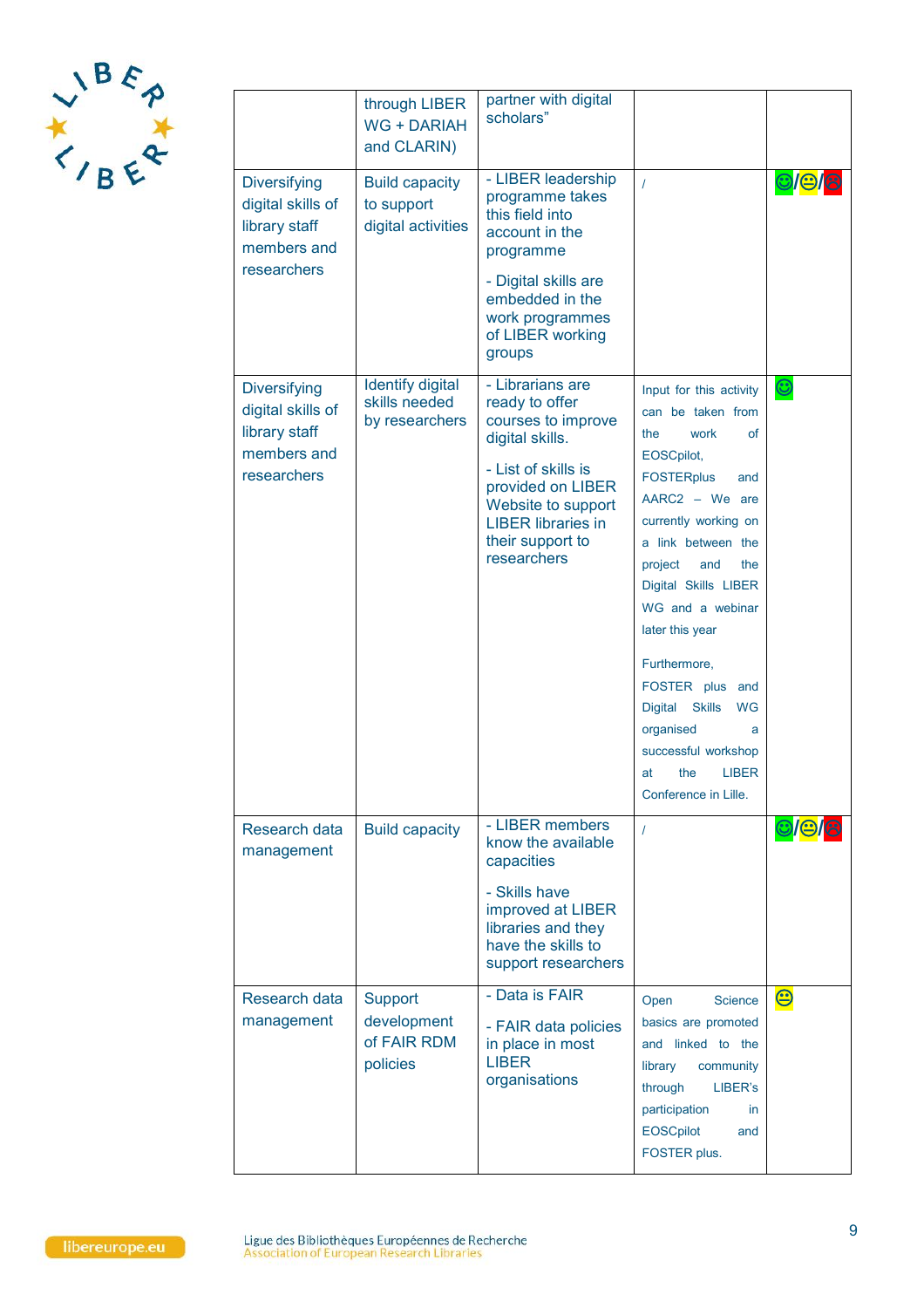

| Research data<br>management                          | Engage in<br>development<br>of metadata<br>standards                                                           | - Standards are<br>available for some<br>categories of<br>metadata and<br><b>LIBER</b> member<br>know about them<br>(or: LIBER<br>workshops are<br>available on these<br>themes<br>- Libraries<br>implement and<br>advocate for RDM<br>metadata standards<br>which support FAIR<br>data | $\prime$                                                                                                                                                                                                                                                               |                   |
|------------------------------------------------------|----------------------------------------------------------------------------------------------------------------|-----------------------------------------------------------------------------------------------------------------------------------------------------------------------------------------------------------------------------------------------------------------------------------------|------------------------------------------------------------------------------------------------------------------------------------------------------------------------------------------------------------------------------------------------------------------------|-------------------|
| Research data<br>management                          | Advocate for<br><b>FAIR data</b>                                                                               | - Data is FAIR                                                                                                                                                                                                                                                                          | Through<br>the<br>EOSCpilot<br>project<br><b>SSHOC</b><br>(and the<br>activities<br>project)<br>around policies and<br>best practices<br>in.<br><b>FAIR</b><br>being<br>are<br>carried out.                                                                            | $\bm{\mathbb{C}}$ |
| Semantic<br>interoperability;<br>open linked<br>data | <b>Facilitate the</b><br>exchange of<br>expertise on<br>enhancing<br>scholarly data<br>and related<br>services | - Theme of a LIBER<br>annual conference,<br>or a LIBER<br>workshop<br>- Case examples of<br>libraries<br>implementing LOD<br>- Pilot projects (EC)<br>to study semantic<br>interoperability of<br>research<br>infrastructures                                                           | Open<br>Science<br>basics are promoted<br>and linked to the<br>library<br>community<br>through<br>LIBER's<br>participation<br>in.<br><b>EOSCpilot</b><br>and<br>FOSTER plus.                                                                                           | ©/©/8             |
| Data<br>stewardship                                  | Create<br>capacity in<br>libraries to<br>support FAIR<br>data                                                  | - Theme of a LIBER<br>annual conference,<br>or a LIBER<br>workshop                                                                                                                                                                                                                      | The<br>competence<br>framework<br>developed within the<br>EOSCpilot<br>project<br>has<br>strong<br>a<br>component<br>related<br>to FAIR data and<br>can be leveraged for<br>future<br>work<br>in.<br>building<br>capacity<br>within the research<br>library community. | $\bm{\mathbb{O}}$ |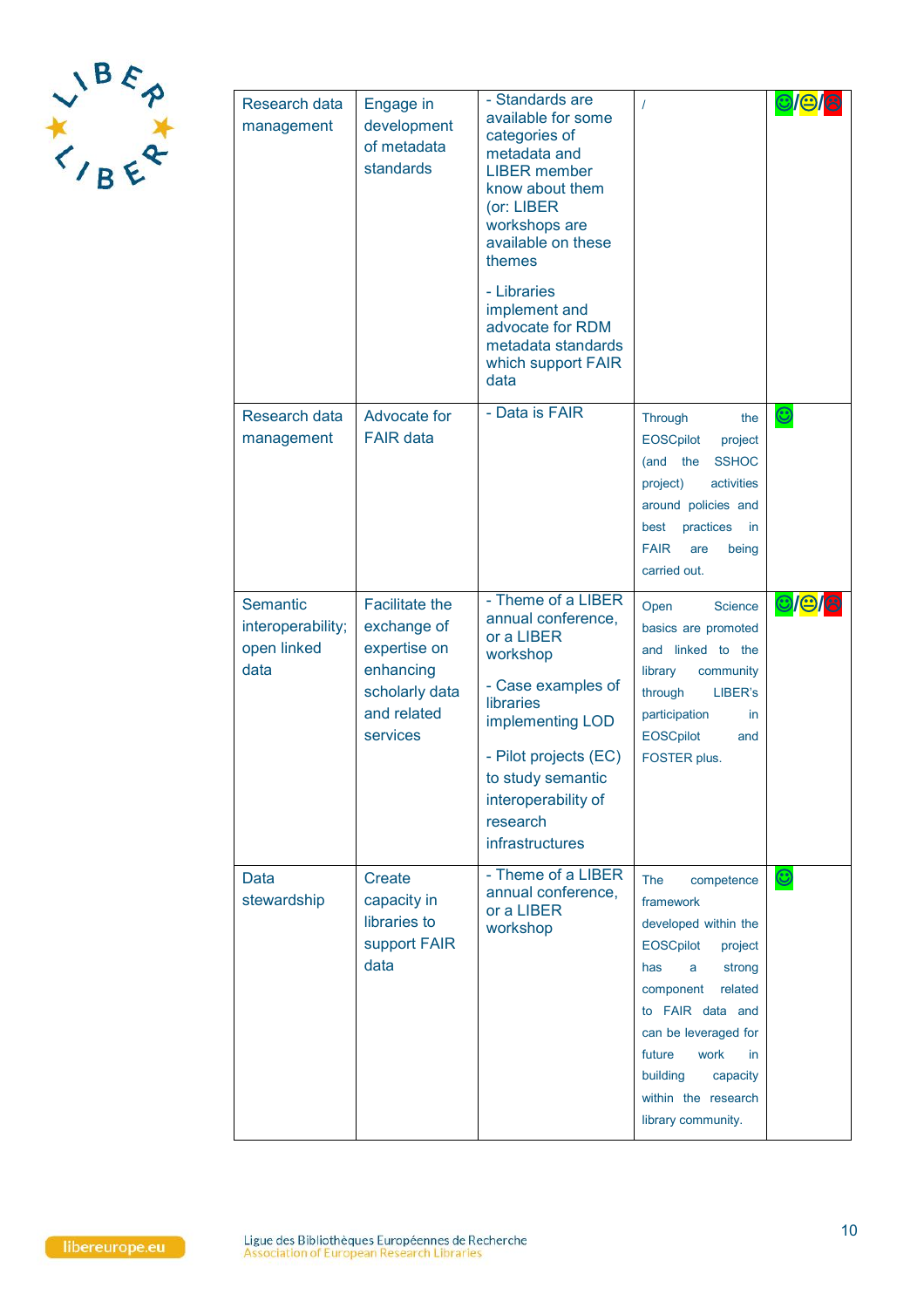

| Data<br>stewardship                           | Advocate for<br><b>FAIR data</b>                                                                                       | - The point of view<br>of LIBER is<br>known by whom?<br><b>W3C? EC?</b><br><b>EUA/LERU/UNICA?</b>                                                                                                                   | <b>Work</b><br>undertaken<br>within EOSCp WP7,<br>previously<br>as<br>mentioned, has been<br>focusing<br>also<br>on<br>Stewardship.<br>Data<br>LIBER is promoting<br>the role of Libraries<br>by<br>organising<br>targeted<br>activities<br>and<br>actively<br>participating<br>in.<br>discussions.                                                                                                                                                                              | $\mathbb{C}$      |
|-----------------------------------------------|------------------------------------------------------------------------------------------------------------------------|---------------------------------------------------------------------------------------------------------------------------------------------------------------------------------------------------------------------|----------------------------------------------------------------------------------------------------------------------------------------------------------------------------------------------------------------------------------------------------------------------------------------------------------------------------------------------------------------------------------------------------------------------------------------------------------------------------------|-------------------|
| <b>Shared</b><br>services &<br>cloud services | Produce<br>overview of<br>landscape                                                                                    | - LIBER Website<br>provides an<br>overview about the<br>available services<br>for LIBER libraries<br>- LIBER libraries<br>provide case<br>studies and best<br>practices on<br>different kinds of<br>shared services | Input for this activity<br>can be taken from<br>work<br>the<br>οf<br>EOSCpilot (for the<br>core EOSC services)<br>and future related<br>projects in which<br>LIBER is not directly<br>involved (OpenAIRE<br>Advance<br>and<br>EOSChub) but with<br>which has<br>strong<br>connections.<br>The<br>SSHOC projectl is<br>extremely<br>also<br>valuable, from this<br>perspective,<br>for<br>shared & cloud<br>in<br>the<br>services<br><b>Humanities</b><br>and<br>Social Sciences. | $\bm{\mathbb{C}}$ |
| <b>Disciplinary</b><br>partnership            | Engage in joint<br>capacity<br>building<br>(training) with<br>disciplinary<br>communities<br>e.g. via<br><b>CLARIN</b> | - LIBER provides<br>guidance for<br>libraries for<br>enagement<br>(through Website,<br>of fact sheet)                                                                                                               | In the context of<br>SSHOC, LIBER will<br>effort<br>lead<br>the<br>around training on<br>the uptake of open<br>science, fair<br>data<br>and the tools that<br><b>SSHOC</b><br>will offer.<br><b>There</b><br>will<br>be<br>opportunities<br>for<br>research libraries in<br>Europe to participate<br>joint<br>training<br>in<br>activities<br>with<br>the                                                                                                                        | $\bm{\mathbb{C}}$ |